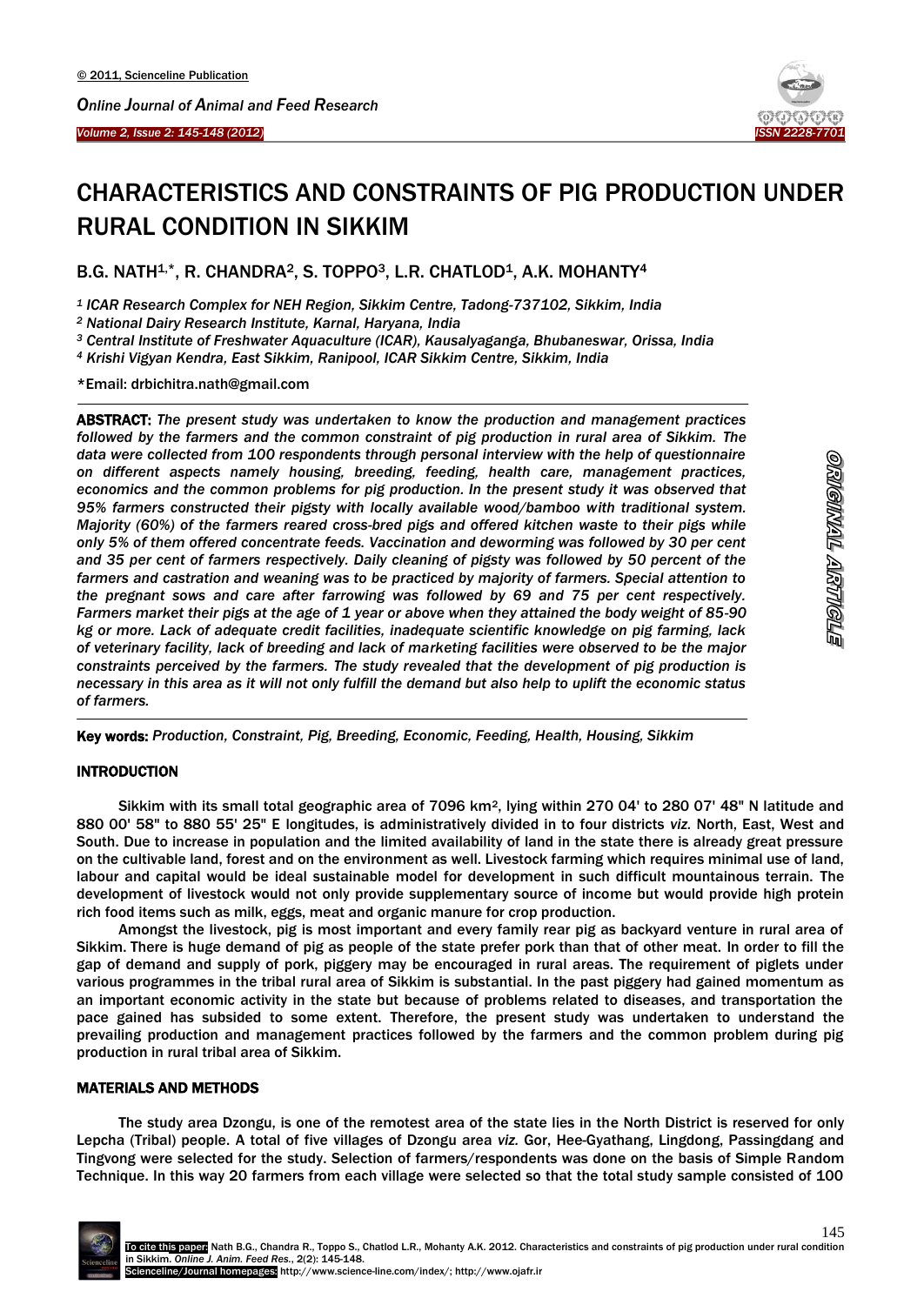respondents from the entire five selected villages. The data were collected from each respondent through personal interview with the help of pre tested questionnaire and self-observation methods were employed. The production and management practices were studied in respect of housing system, breeding, feeding, health care, management and economics and the common problems faced by the farmers during pig production was also studied. The data collected were compiled, tabulated and analyzed to draw meaningful conclusion.

## RESULTS AND DISCUSSION

## Production and management practices

The production and management practices followed by the farmers of Dzongu area, North Sikkim are presented in Table1. In housing practices, it was observed that 95% of the pig farmers constructed their pigsty with locally available wood/bamboo with tin roofing and wooden flooring above 2-3 feet from the ground. The floor space per adult was found to be inadequate (average 3x4 sq.ft) in majority (95%) of the farms. The raising of floor is above ground level to prevent entering of rats, mice and other small wild predators. Besides these, all farmers have their opinion that raising the floor above ground level help for easy to clean and prevented dampening of floor due to rain. The farm equipments included mainly cut piece of woods as feeding and water trough. Farmers depend on pipe line water for supplying water and no electricity facility is used in the farms.

Breeding is important to improve the productivity of the animals. The majority (60%) farmers were reared cross-bred pigs in their farm. Farmers preferred to rear cross-bred pigs as crossbred pigs have better growth performance and larger litter size. The farmers preferred Hampshire, Large Black, Saddle Back and White York Shire breed of pig. No artificial insemination practice for breeding is found in this area. Only 20 percent farmers were reared breeding boars. The average litter size at birth was 7 while that for weaning was 6. Kumar et al. (2002) and Rahman et al. (2008) reported that the average litter size at birth was 6-8.

The production of pigs mostly depends on feeding practices in the farm. Majority (95%) of the farmers feed kitchen wastes along with cooked mixture comprising of maize bhusa, mustard oil cake, pseudo-stem of banana, tuber, stem and leaves of *Canna indica*. Some of the farmers (70%) boiled the feed before given to pig. Pandey (2000) reported that farmers of Haryana supplied hotel wastes to pig for feeding. Kitchen and rice fermented waste increased the growth performance of pigs and reduced the cost of feeding (Kumar et al, 2010). Varma et al. (1982) and Kumar et al. (2002) reported that most of the farmers of North-Eastern region boiled the feeds before giving to pigs. Feed supplement like mineral mixture, vitamins etc were added to the feeds by 5 percent of the farmers. Majority (93%) of the farmers offered feed thrice daily, in morning, noon and evening.

In health care practices, all farmers did not give attention to the health of their pigs. Majority (60%) of the farmers approached local Veterinarian or Para Veterinarian for consultation on treating ailing animals and rest(40%) farmers applied traditional knowledge for treatment of animals. Vaccination and deworming was followed by 30 per cent and 35 per cent of the farmers respectively. Only 2 per cent of the respondents were given iron injection to the piglets to prevent piglet anemia whereas 39 per cent of the farmers used drugs for skin diseases and ectoparasite control.

The management practices like cleaning of pigsty, cutting of needle teeth, castration, weaning, care of pregnant sow, care after farrowing etc are studied and observed in the area. The study revealed that no farmer used to practice cutting of needle teeth of the piglets to prevent infection of wounds from fighting or causing injuries to the teat of the mother. Castration and weaning was to be practiced by 68% and 70% farmers respectively. The farmers had the opinion that growths of the castrated pigs were more than non-castrated ones. Kumar et al. (2002) also found that the practice of castration of pigs was very common.

It was found that 69 per cent of the respondents took proper care of their pregnant sows and 75 per cent of them took special care of their sows after farrowing. Majority of the farmers (85%) never treated the nonconceiving/repeat breeding sows and preferred to slaughter them. The reason cited by the farmers was that the treatment was too costly. Half of the farmers cleaned their pigsty daily and majority (90%) of the farmers used pig wastes in agriculture crops. Economics is important for livestock production. No farmer will take up piggery unless it is economically viable (Bujarbaruah, 2005). In the study it was observed that 70% farmers got benefit of Rs 15000- 25000/year from pig production. Majority (90%) of the farmers market their pigs at the age of 1 year or above when they reached the body weight of 85 kg or above. In Dzongu, the market price of pork was Rs.100 at the time of study.

#### Common constraint in pig production:

The common constraints in pig production and their rank in Dzongu, North Sikkim are given in Table 2. The overall analysis of the study area revealed that lack of credit facility as the major constraint during pig production ranked 1<sup>st</sup>. For this reason, majority of farmers reared pig without properly constructed pig shed. Inadequate knowledge of pig production and management and lack of veterinary facilities were the  $2^{nd}$  and  $3^{rd}$  major constraints respectively. The high cost of balanced concentrate feed as the 4th constraint. A technical constraint reported repeatedly by farmers was the lack of quality breeding stock and the absence of systematic breeding programs.

Singh (2000) identified that the breeding was the foremost constraints for the tribal pig farming. Lack of marketing facilities was a common constraint by the pig farmers in Dzongu, since in hilly region; the road and other marketing facilities were limited.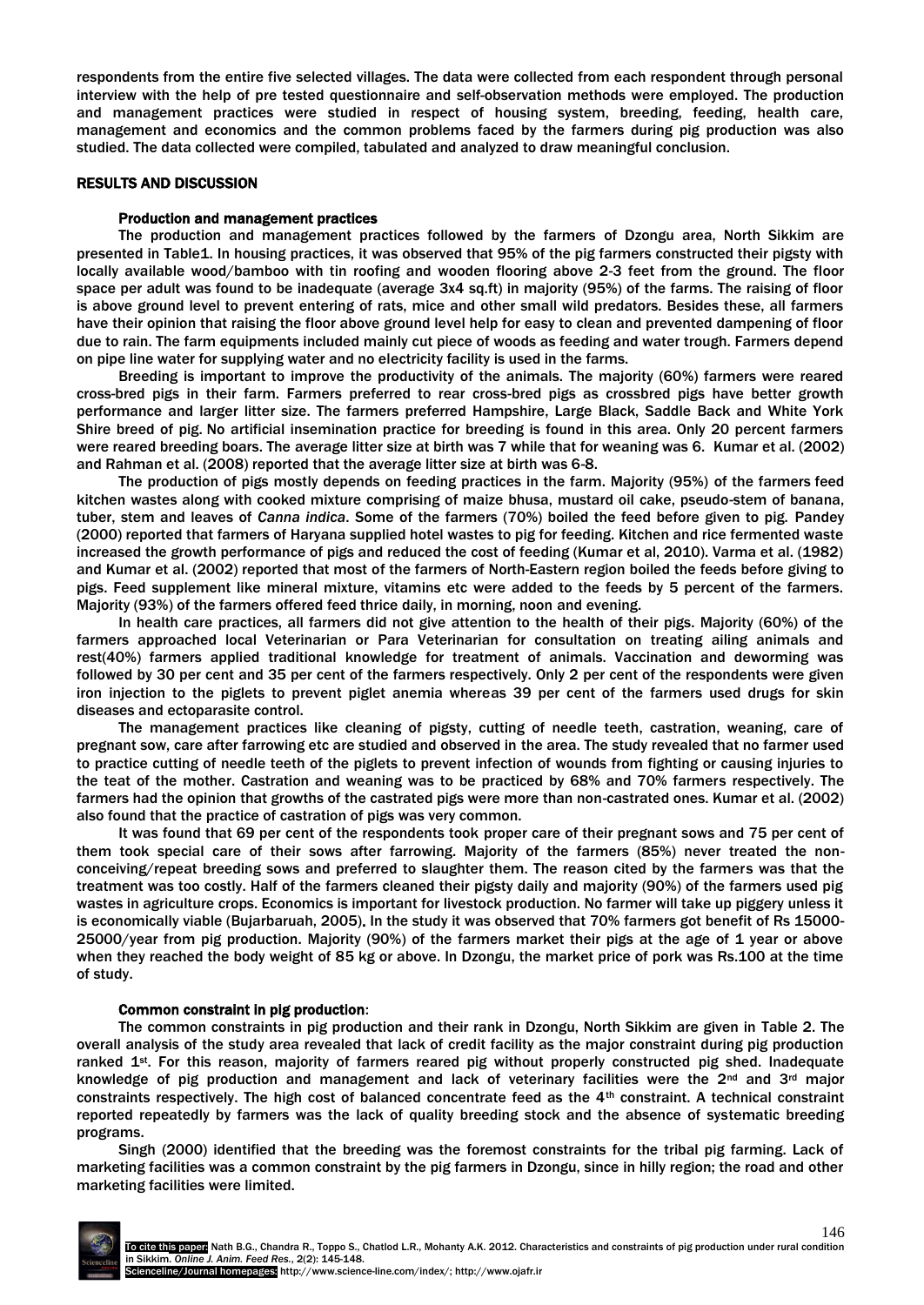| Table 1 - Production and management practices as followed by respondents |                                                                        |                    |  |  |  |
|--------------------------------------------------------------------------|------------------------------------------------------------------------|--------------------|--|--|--|
| SI. No.                                                                  | <b>Production and Management practice</b>                              | Percentage (N=100) |  |  |  |
| A)                                                                       | <b>Housing practices</b>                                               |                    |  |  |  |
| 1.                                                                       | Construction of pigsty with                                            |                    |  |  |  |
|                                                                          | i woods/bamboos                                                        | 95                 |  |  |  |
|                                                                          | ii Others                                                              | 5                  |  |  |  |
| 2.                                                                       | Feeding/water trough<br>i. Woods, iron vessels etc                     | 95                 |  |  |  |
|                                                                          | ii. Others                                                             | 5                  |  |  |  |
| 3.                                                                       | Water storage facility                                                 |                    |  |  |  |
|                                                                          | i. Present                                                             | 90                 |  |  |  |
|                                                                          | ii. Not Present                                                        | 10                 |  |  |  |
| B)<br>1.                                                                 | <b>Breeding practices</b><br>Types of pig in the farm                  |                    |  |  |  |
|                                                                          | i. Cross-bred                                                          | 60                 |  |  |  |
|                                                                          | ii. Local                                                              | 40                 |  |  |  |
| 2.                                                                       | Service of sow                                                         |                    |  |  |  |
|                                                                          | i. Natural service with boars                                          | 100                |  |  |  |
| 3.                                                                       | ii. Artificial insemination<br>Rearing of boars for breeding purpose   | $\mathbf{0}$       |  |  |  |
|                                                                          | i. Reared                                                              | 20                 |  |  |  |
|                                                                          | ii. Not reared                                                         | 80                 |  |  |  |
| 4.                                                                       | Litter size at birth and at weaning                                    |                    |  |  |  |
|                                                                          | i. 5 or below and 4 or below<br>ii. 6-8 and 5-7                        | 10<br>60           |  |  |  |
|                                                                          | iii. Above 8 and Above 7                                               | 30                 |  |  |  |
| C)                                                                       | <b>Feeding practices</b>                                               |                    |  |  |  |
| 1.                                                                       | <b>Types of ration used</b>                                            |                    |  |  |  |
|                                                                          | i. Kitchen waste                                                       | 95                 |  |  |  |
|                                                                          | ii. Concentrated feed only<br>iii.Kitchen waste with concentrated feed | 0<br>5             |  |  |  |
| 2.                                                                       | <b>Boiling of feeds</b>                                                |                    |  |  |  |
|                                                                          | i. Boiled                                                              | 70                 |  |  |  |
|                                                                          | ii. Not boiled                                                         | 30                 |  |  |  |
| 3.                                                                       | Time of feeds supplied to pigs<br>i. Once in a day                     | $\overline{2}$     |  |  |  |
|                                                                          | ii. Twice i.e. Morning and Evening                                     | 5                  |  |  |  |
|                                                                          | iii.Thrice i.e. Morning, Noon and Evening                              | 93                 |  |  |  |
| D)                                                                       | <b>Health care practices</b>                                           |                    |  |  |  |
| 1.                                                                       | Use of antibiotic                                                      |                    |  |  |  |
|                                                                          | i. Used                                                                | 25                 |  |  |  |
| 2.                                                                       | ii.Not used<br>Iron injection to prevent piglet anaemia                | 75                 |  |  |  |
|                                                                          | i.Practiced                                                            | $\overline{2}$     |  |  |  |
|                                                                          | ii.Not practiced                                                       | 98                 |  |  |  |
| 3.                                                                       | Vaccine against Swine fever/FMD                                        |                    |  |  |  |
|                                                                          | i. Practiced<br>ii. Not Practiced                                      | 30<br>70           |  |  |  |
| 4.                                                                       | Deworming of pigs                                                      |                    |  |  |  |
|                                                                          | i. Used                                                                | 35                 |  |  |  |
|                                                                          | ii. Not used                                                           | 65                 |  |  |  |
| E)                                                                       | <b>Management practices</b>                                            |                    |  |  |  |
| 1.                                                                       | Clean of pigsty<br>i.Daily                                             | 50                 |  |  |  |
|                                                                          | ii.2 days interval                                                     | 40                 |  |  |  |
|                                                                          | iii. Once in a week                                                    | 10                 |  |  |  |
| 2.                                                                       | <b>Castration of Male piglets</b>                                      |                    |  |  |  |
|                                                                          | i. Practiced<br>ii. Not practiced                                      | 68<br>32           |  |  |  |
| 3.                                                                       | Weaning of piglets within 2 months                                     |                    |  |  |  |
|                                                                          | i. Practiced                                                           | 70                 |  |  |  |
|                                                                          | ii. Not practiced                                                      | 30                 |  |  |  |
| 4.                                                                       | Cutting of needle teeth of piglets<br>i.Practiced                      | $\mathbf 0$        |  |  |  |
|                                                                          | ii. Not practiced                                                      | 100                |  |  |  |
| 5.                                                                       | Treatment of repeat breeding sows                                      |                    |  |  |  |
|                                                                          | i. Treated                                                             | 15                 |  |  |  |
|                                                                          | ii. Not treated                                                        | 85                 |  |  |  |
| F)<br>1.                                                                 | <b>Economics</b><br>From pig farming get benefit(Rs/year)              |                    |  |  |  |
|                                                                          | i. less than 15000                                                     | 20                 |  |  |  |
|                                                                          | ii.15000-25000                                                         | 70                 |  |  |  |
|                                                                          | iii.above 25000                                                        | 10                 |  |  |  |
| 2.                                                                       | Market the pig when they are<br>i. 1 year or below/ 80 kg or below     | 40                 |  |  |  |
|                                                                          | ii.above1 year / 85kg or above 85 kg body weight                       | 60                 |  |  |  |
|                                                                          |                                                                        |                    |  |  |  |